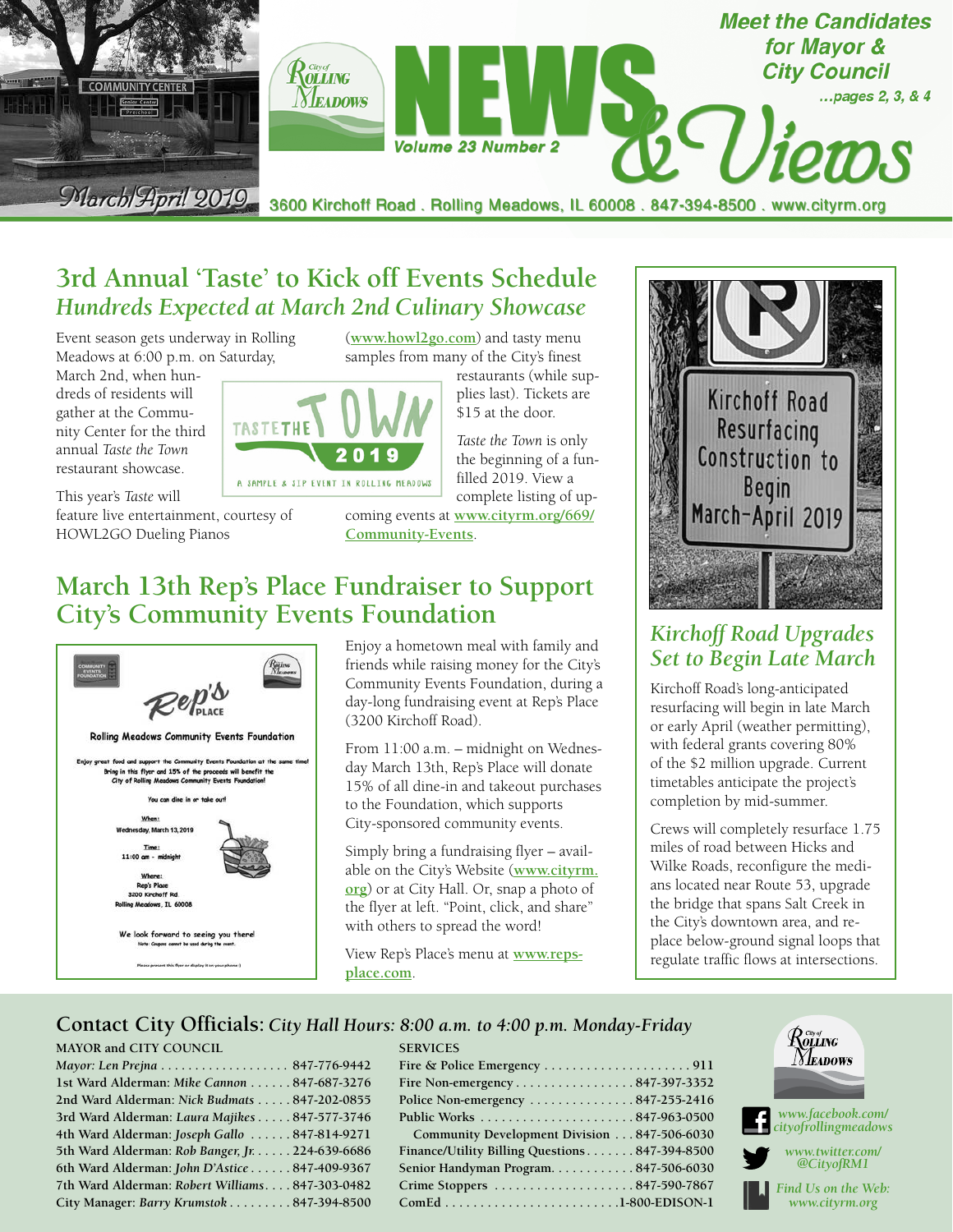## **- City Council Candidate Profiles: Mayor -**

#### **John D'Astice**



**Occupation:** Director of Sales & Marketing, Embassy Suites Hotels

**Education:** Bachelor of Science degree (Marketing) from DePaul University; minor in Accounting

**Rolling Meadows resident for…**31 years.

**Family:** My wife of 38 years, MaryLou; four children (Nicole, Michelle, Dominic, and Angela)

**Past/current public offices held:** 6th Ward Alderman (1993 – 2005 and 2009 – present).

**Volunteer service:** Co-chair of the Rolling Meadows 60th Anniversary Committee; member of the City's Ad Hoc Capital Improvements Review, Economic Development, Street Light Improvement, City Signage Improvement, and Ad-Hoc Directional Signage Committees; former member of the Rolling Meadows Chamber of Commerce. I've also served on the Lisle Convention & Visitors Bureau Marketing Committee, the Woodfield Convention and Visitors Bureau Board of Directors, and as an Indian Princess/ Indian Guides leader for 17 years.

**My favorite place in Rolling Meadows is…**the Stadium Club to watch a game.

**Three words that best describe me are…**honest, devoted, open-minded.

### *Early Voting Begins March 18th; Request Mail-in Ballots Online*

Early voting begins Monday, March 18th, at the Rolling Meadows Courthouse (2121 Euclid Avenue) for registered voters planning to cast ballots before the April 2nd Consolidated Election. Voters may also cast ballots by mail. Mail-in ballots must be postmarked no later than April 2nd.

For additional Election information, visit **[www.cookcountyclerk.com](http://www.cookcountyclerk.com)**.

### **Joe Gallo**



**Occupation:** Management analyst - Process & Operations

**Education:** Bachelor's Degree (Communications) from Columbia College, Chicago

**Rolling Meadows resi-**

**dent for…**38 years (since birth).

**Family members:** Parents, Domenic & Cheryl; wife, Danielle; two children (Luca & Marco); brothers, Tony (Christine) and Michael (Arzoo)

**Past/current public offices held:** 4th Ward Alderman (2017 – present)

**Volunteer service:** PKD Foundation (Polycystic Kidney Disease), Leukemia Lymphoma Society, Illinois Autonomous Vehicles Association, Illinois Smart City & Regions Association

**My favorite place in Rolling Meadows is…**riding along the City's bicycle paths.

**Three words that best describe me are…**forward-thinking, passionate, leader.

#### **Len Prejna, incumbent**



*Len Prejna*

**Occupation:** Educational support at Rolling Meadows High School

**Education:** Western Michigan University (Bachelor of Science in Business); William Rainey Harper College

(associate degree); Forest View High School

**Rolling Meadows resident for…**34 years.

**Family members:** Pat (wife), Melissa, Jenna, and Jill (daughters), four grandchildren

**Past/current public offices held:** Mayor (2017 – present); 2nd Ward Alderman (2013 – 2017); Board of Fire & Police Commissioners (12 years – 11 as chair).

**Volunteer service:** Rolling Meadows Crime Stoppers (president); Community Events Committee (chairman); Vehicle

Replacement Committee (member); 60th Anniversary Committee (co-chair); coached AYSO Soccer for 10 years, and girls' softball & basketball for five years; graduate of the City's Police, Fire, and Public Works Academies.

**My favorite places in Rolling Meadows are…**our parks, where I enjoy spending time with friends and family – especially when concerts or events are taking place during the summer months.

**Three words that best describe me are…**integrity, involved, compassionate.

#### **Dave Whitney**



**Occupation:** Telecommunications & finance management (retired)

**Education:** Northwestern University; multiple technical and management courses

**Rolling Meadows resi-**

**dent for…**40 years.

**Family members:** Wife, Sally; two married sons; four grandkids.

**Past/current public offices held:** Vicechair, Planning and Zoning Commission (current) & Zoning Board of Appeals (19 years)

**Volunteer service:** *Current:* Planning and Zoning Commission (vice chairman), Comprehensive Plan Ad Hoc Committee, Community Events Foundation, Crime Stoppers (president), Citizens Emergency Response Team, Senior Center Board of Directors, Bring Back the Post Office Campaign, 4th of July Parade (staging manager). *Past:* Zoning Board of Appeals (chairman), Plum Tree Homeowners Association (president), Rolling Meadows Youth Baseball (president and coach), Rolling Meadows Basketball and Soccer (coach), Emergency Services and Disaster Agency, Police Handicapped Parking, and Prisoner Watch

**My favorite place in Rolling Meadows is…**Kimball Hill Park, with the entire community enjoying themselves.

**Three words that best describe me are…**passionate, dedicated, experienced.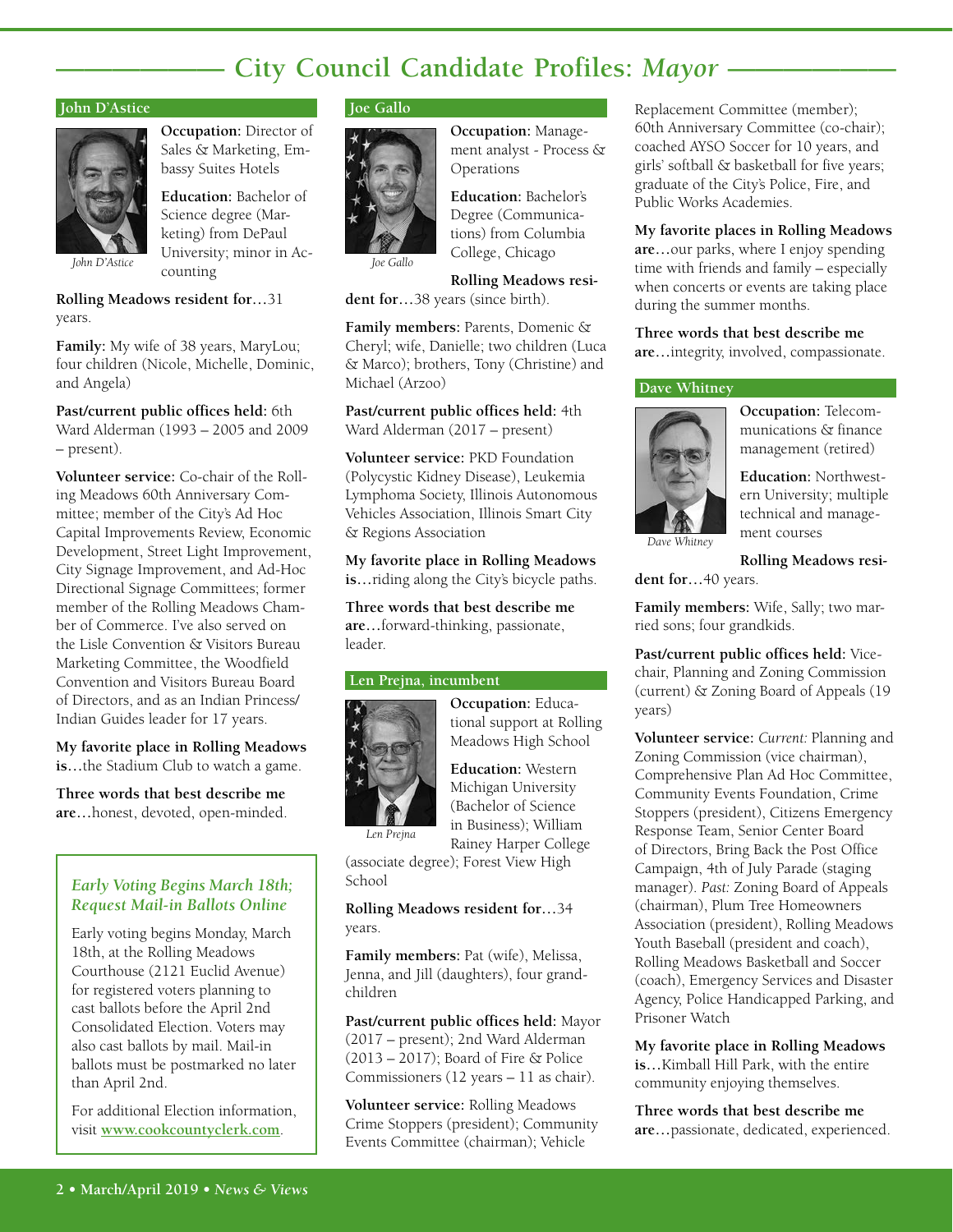# **—————— City Council Candidate Profiles:** *Aldermen* **——————**

#### **Mike Cannon, incumbent** *(1st Ward)*



**Occupation:** Sales and sales management (retired)

**Education:** Brother Rice High School, Chicago; St. Mary's University of Minnesota-Winona (B.A. in Business Administration)

#### **Rolling Meadows resident for…**27 years.

**Family:** Wife, Sally; three grown children: Mick (Jira), Katie, & Kelly.

**Past/current public offices held:** 1st Ward Alderman (2011- present), Vehicle Replacement Committee (four years), O'Hare Noise Reduction Committee (two years).

**Volunteer service:** Past president, Fremd Music Association (2010-12); coached 29 Palatine Park District house teams (baseball, softball, soccer, & basketball) over 13 years.

**My favorite place in Rolling Meadows is…**my home.

**Three words that best describe me are…**caring, honest, hard-working.

#### **Nick Budmats, incumbent** *(2nd Ward)*



**Occupation:** Elevator repairman

**Education:** Elevator repair trade school

**Rolling Meadows resident for…**24 years.

*Nick Budmats*

**Family:** Wife, Theresa;

two daughters (Lara & Lisa)

**Past/current public offices held:** 2nd Ward Alderman (2017 – present)

**Volunteer service:** My church (compassion & justice issues)

**My favorite place in Rolling Meadows is…**my back yard.

**Three words that best describe me are…**honest, straightforward, introvert.

*Access expanded candidate* 

#### **Deborah Banach** *(3rd Ward)*



**Occupation:** Retired **Education:** High school

**Rolling Meadows resident for…**60 years.

**Family:** Herbert (husband). My three children (Tiffany Ferguson, Mat-*Deborah Banach Kevin T. O'Brien*

thew Banach, Megan Evans) live in Rolling Meadows with their families.

#### **Past/current public offices held:** None

**Volunteer service:** CCD classes at St. Colette Church, Kinder gym Mom at Kimball Hill School, secretary for the Rolling Meadows High School Debate Team, chaperone for the RMHS Marching Mustangs, and president of the Rolling Meadows High School Music Boosters. I also served in numerous positions while working for the Rolling Meadows Police Department.

**My favorite place in Rolling Meadows is…**Kimball Hill Pond. I remember viewing the fireworks from there and watching my children participate in the fishing derby. It's a nice place to reflect.

**Three words that best describe me are…**honest, diligent, determined.

#### **Laura Majikes, incumbent** *(3rd Ward)*

**Occupation:** Realtor

**Education:** Graduate of Sacred Heart of Mary; attended Harper College

**Rolling Meadows resident for…**29 years.

**Family members:** John *Laura Majikes*

Majikes (husband)

**Past/current public offices held:** 3rd Ward Alderman (2013 – present); Economic Development Committee member

**Volunteer service:** City Markets, Taste the Town, Community Events Foundation, Ad-hoc Comprehensive Plan Committee

**My favorite places in Rolling Meadows are…**our parks and Rolling Meadows Library.

**Three words that best describe me are…**honest, listener, motivated. *profiles at* **[www.cityrm.org](http://www.cityrm.org).** *…continued on page 4*

### **Kevin Thomas O'Brien** *(3rd Ward)*



**Occupation:** Director, Plan Education – Blue Cross Blue Shield Association

**Education:** Concordia University, River Forest, IL (Bachelor of Arts, Business Management,

& Master of Arts, Teaching/Secondary Education); DePaul University, Kellstadt Graduate School of Business, Chicago, IL (Master of Business Administration, Marketing Management)

**Rolling Meadows resident for…**13 years.

**Family:** Wife, Kim; daughter, Sabrina (18); son, Adam (16)

**Past/current public offices held:** Planning and Zoning Commission secretary (June 2013-present); Park District Board president (October 2015 – present)

**Volunteer service:** Special Olympics (1999-present), Rolling Meadows High School Boy's Feeder Basketball Program (2013-present), RM Youth Football and Cheer Board (2006-2013), RM Park District Baseball Board (2007-2018), RM Baseball Coach (2007-2016), School District 15 Life Safety Study Committee member (2015), RM Park District Basketball Board (2008-2018), RM Park District Basketball Coach (2008-2013), American Youth Soccer Organization – RM (2007-2009)

**My favorite place in Rolling Meadows is…**Kimball Hill Park, which is such a beautiful place with the pond and the athletic fields. My wife and I got married there! I love seeing residents enjoying the playground; it's one of my favorite places to run.

**Three words that best describe me are…**approachable, determined, logical.

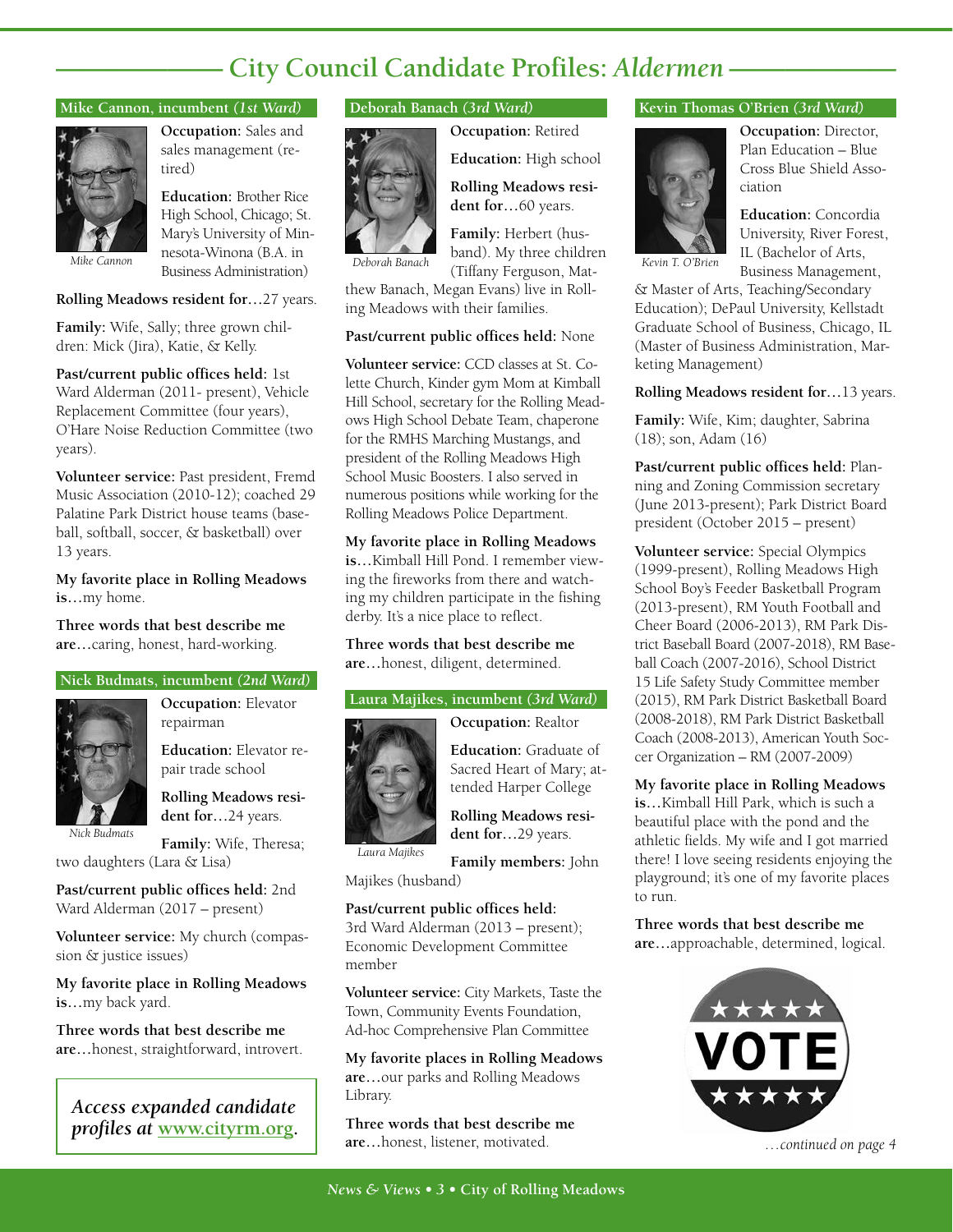# **—————— City Council Candidate Profiles:** *Aldermen* **——————**

#### **Glenn Adams** *(5th Ward)*



**Occupation:** Government Bid Manager for a small company that sells water conditioning salt and ice melt salt products.

**Education:** Bachelor of

*Glenn Adams*

Science (Business Management), University of Wisconsin-Stout

**Rolling Meadows resident for…**51 Years.

**Family:** Wife, Carol; daughter, Amie (fiancé, Matt); sons Mike (Stephanie), and AJ (Melissa).

**Past/current public offices held:** 5th Ward Alderman (1997 to 2011)

**Volunteer service:** *Current:* Economic Development Committee (chairman), Illinois Route 66 Preservation Committee (member). *Past:* various humane societies, Park District swimming official, soccer referee, 50th Anniversary Committee (chairman), 60th Anniversary Committee (member).

**My favorite place in Rolling Meadows is…**the 5th Ward. My family moved here when I was four years old. We lived on Cedar Street. I played in Waverly Park before it was a park. My wife and I lived in another community for seven years when we were first married but realized that Rolling Meadows was a special place. We moved back in 1990 and lived on Willow Lane, then moved to our current home on Oak Lane.

**Three words that best describe me are…**dedicated, quiet, objective.

#### **Jon Bisesi** *(5th Ward)*



*Jon Bisesi*

**Occupation:** Supply chain & inventory management

**Education:** Bachelor of Science (Business Management) from Roosevelt University

**Rolling Meadows resident for…**28 Years.

**Family members:** Wife, Donna; two sons (Joey and Dominick).

**Past/current public offices held:**  Planning & Zoning Commission chair (2017-present); Plan/Planning & Zoning Commission member since 2003

**Volunteer service:** Former president of the Rolling Meadows Jaycees; former region and district director for the Illinois Jaycees (North Region); member of the Jaycee International Senate; chairman of several 4th of July Parades; volunteer for Clearbrook Center, Special Olympics, Cystic Fibrosis, Relay for Life, and JDRF fundraising events

**My favorite place in Rolling Meadows is…**Kimball Hill Park in the summer.

**Three words that best describe me are…**thoughtful, generous, dedicated.

### **Joseph "Joe" Szafran** *(5th Ward)*



**Occupation:** Building maintenance, Rolling Meadows Park District

**Education:** Rolling Meadows High School (class of 1984); Lincoln

*Joe Szafran*

Technical Institute – Certified Auto/Diesel Mechanic

**Rolling Meadows resident for…**50 years

**Family:** Annette & Dennis (parents)

**Past/Current public offices held:** None

**Volunteer Service:** Kirkland Fire Department (volunteer firefighter/mechanic)

**My favorite place in Rolling Meadows is…**the intersection of Kirchoff Road and Meadow Drive. To me, that is still the heart of the city. You can see the unchanged past and the future of Rolling Meadows.

**Three words that best describes me are…**loyal, dedicated, helpful.

#### **Lara Sanoica** *(7th Ward)*



**Occupation:** Financial Investigator

**Education:** Bachelor of Arts degree in Global Studies and Spanish Linguistics (cum laude) from the University of Illinois, Urbana-Cham-

*Lara Sanoica*

paign; Alumnus of St. Colette School and William Fremd High School

**Rolling Meadows resident for…**25 years.

**Family members:** I'm the oldest sister in a family of four.

**Past/current public offices held:** None, but I have kept a critical eye on Rolling Meadows' projects and services.

**Volunteer service:** Rolling Meadows Environmental Committee, which primarily focuses on actions that improve solid waste management, air quality, water quality, transportation, land use, and energy.

**My favorite place in Rolling Meadows is…**the Rolling Meadows Library. I love having a quiet place to work where I don't have to buy coffee. Whenever I need help, knowledgeable staff are always ready to assist!

**Three words that best describe me are…**collaborative, committed, thorough.

#### **Robert Williams, incumbent** *(7th Ward)*

**Occupation:** Retired



**Education:** Bachelor of Arts degree from Midland University, Fremont, NE

**Rolling Meadows resident for…**43 years. *Robert Williams*

**Family members:** Two sons, six grandchildren, one great-grandchild.

**Past/current public offices held:** 7th Ward Alderman (2018-present); Rolling Meadows Chamber of Commerce (past president); Fairfax Village Association (president).

**My favorite place in Rolling Meadows is…**Fairfax Village with all my friends.

**Three words that best describe me are…**honest, trustworthy, caring.

### *Courthouse Early Voting Hours*

- March 18th 22nd & April 1st (weekdays): 9:00 a.m. – 5:00 p.m.
- March 23rd & 30th (Saturday): 9:00 a.m. – 5:00 p.m.
- March 25th 29th (weekdays): 9:00 a.m. – 7:00 p.m.
- March 24th & 31st (Sunday): 9:00 a.m. – 4:00 p.m.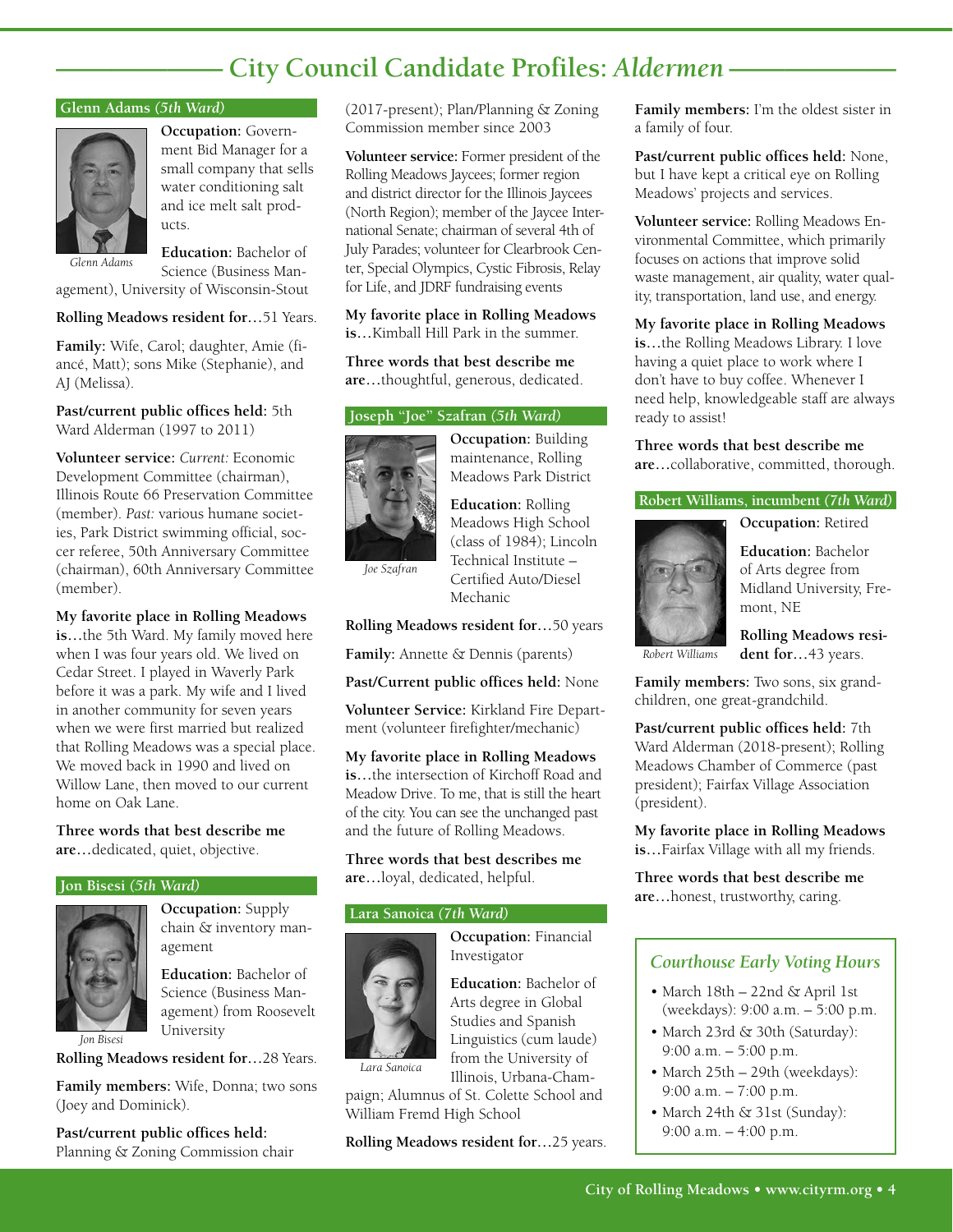| <i>March 2019</i>                                                                                                                                   |                                                                                        |                                                                                                                                                                           |                                                                                                                      |                                                                |                                 |                                                                             |  |
|-----------------------------------------------------------------------------------------------------------------------------------------------------|----------------------------------------------------------------------------------------|---------------------------------------------------------------------------------------------------------------------------------------------------------------------------|----------------------------------------------------------------------------------------------------------------------|----------------------------------------------------------------|---------------------------------|-----------------------------------------------------------------------------|--|
| Sunday                                                                                                                                              | Monday                                                                                 | Tuesday                                                                                                                                                                   | Wednesday                                                                                                            | Thursday                                                       | Friday                          | Saturday                                                                    |  |
|                                                                                                                                                     | Just a reminder: Sunday – Thursday curfew<br>is 11 pm (Midnight on Friday & Saturday). |                                                                                                                                                                           | $\mathcal{R}^{\tiny \textit{cwyf}}_{\tiny \textit{OLLING}}$<br><b>NEADOWS</b>                                        |                                                                |                                 | Taste the Town, 6-9 pm, 2<br><b>Community Center</b>                        |  |
| 3                                                                                                                                                   | $\overline{4}$                                                                         | <b>Economic Development 5</b><br>Committee, 6 pm<br><b>Environmental</b><br>Committee, 6:30pm<br><b>Planning &amp; Zoning</b><br>Commission, 7:30 pm, all<br>at City Hall | 6                                                                                                                    | <b>Adjudication Hearing</b><br>(Parking), 2 pm, City Hall      | $\overline{8}$                  | <b>Rotary St. Patrick's Day Q</b><br>Dinner, 6-10 pm, Commu-<br>nity Center |  |
| Daylight Saving Time 10<br><b>Begins.</b> Clocks "spring"<br>forward one hour. Replace<br>batteries in your smoke and<br>carbon monoxide detectors. | <b>Board of Fire &amp; Police 11</b><br>Commissioners, 9 am,<br><b>City Hall</b>       | <b>Crime Stoppers,</b><br>12<br>$5:30$ pm<br><b>City Council Meeting,</b><br>7:30 pm, both at City Hall                                                                   | <b>Community Events</b><br>13<br><b>Foundation Fundraiser,</b><br>11 am-midnight, Rep's Place<br>(3200 Kirchoff Rd.) | <b>Adjudication Hearing, 14</b><br>1 pm, City Hall             | 15                              | 16                                                                          |  |
| 17<br><b>St. Patrick's Day</b>                                                                                                                      | 18                                                                                     | <b>City Council Committee 1 Q</b><br>of the Whole, 7:30 pm,<br><b>City Hall</b>                                                                                           | <b>First Day of Spring</b><br>20<br><b>Water bills due</b>                                                           | <b>Adjudication Hearing 21</b><br>(Red Light), 2 pm, City Hall | 22                              | 23                                                                          |  |
| 24<br>31                                                                                                                                            | 25                                                                                     | <b>City Council Meeting, 26</b><br>7:30 pm, City Hall                                                                                                                     | 27                                                                                                                   | 28                                                             | Early Refuse set-out 29<br>ends | 30                                                                          |  |

| April 2019         |                                                                                 |                                                                                                                                                                   |                                                                                                                                  |                                                                                                                                              |                                                                                                                                                                                                                                         |                                                                                       |  |
|--------------------|---------------------------------------------------------------------------------|-------------------------------------------------------------------------------------------------------------------------------------------------------------------|----------------------------------------------------------------------------------------------------------------------------------|----------------------------------------------------------------------------------------------------------------------------------------------|-----------------------------------------------------------------------------------------------------------------------------------------------------------------------------------------------------------------------------------------|---------------------------------------------------------------------------------------|--|
| Sunday             | Monday                                                                          | Tuesday                                                                                                                                                           | Wednesday                                                                                                                        | Thursday                                                                                                                                     | Friday                                                                                                                                                                                                                                  | Saturday                                                                              |  |
|                    | <b>Yard waste collection</b><br>begins                                          | <b>Election Day</b><br>$\mathfrak{D}$<br><b>Environmental Commit-</b><br>tee, 6:30 pm<br><b>Planning &amp; Zoning</b><br>Commission, 7:30 pm, all<br>at City Hall |                                                                                                                                  | <b>Adjudication Hearing 4</b><br>(Parking), 2 pm, City Hall                                                                                  | $\overline{5}$                                                                                                                                                                                                                          | 6                                                                                     |  |
|                    | <b>Board of Fire &amp; Police 8</b><br>Commissioners, 9 am,<br><b>City Hall</b> | <b>Crime Stoppers,</b><br>$\mathbf Q$<br>5:30 pm<br><b>City Council Meeting,</b><br>7:30 pm, both at City Hall                                                    | 10                                                                                                                               | <b>Adjudication Hearing, 11</b><br>1 pm, City Hall                                                                                           | 12                                                                                                                                                                                                                                      | 13                                                                                    |  |
| 14                 | 15                                                                              | <b>City Council Committee 16</b><br>of the Whole, 7:30 pm,<br><b>City Hall</b>                                                                                    | 17                                                                                                                               | <b>Adjudication Hearing 18</b><br>(Red Light), 2 pm, City Hall                                                                               | 19<br><b>Good Fridav</b>                                                                                                                                                                                                                | 20                                                                                    |  |
| <b>Palm Sunday</b> |                                                                                 |                                                                                                                                                                   |                                                                                                                                  |                                                                                                                                              | <b>Passover begins</b>                                                                                                                                                                                                                  |                                                                                       |  |
| 21                 | <b>Water bills due</b><br>22                                                    | <b>City Council Meeting, 23</b><br>7:30 pm, City Hall                                                                                                             | 24                                                                                                                               | <b>Business &amp; Community 2.5</b><br>Showcase, 4-5 pm<br>(B2B networking); 5-8 pm<br>(free to general public),<br><b>Meridian Banquets</b> | 26                                                                                                                                                                                                                                      | Salt Creek Clean-up, 27<br>9am-noon, Old Public Works<br>Building (3200 Central Road) |  |
| <b>Easter</b>      | <b>Earth Day</b>                                                                |                                                                                                                                                                   |                                                                                                                                  |                                                                                                                                              | <b>Arbor Day</b>                                                                                                                                                                                                                        |                                                                                       |  |
| 28                 | 29                                                                              | 30                                                                                                                                                                | $\mathcal{R}^{\tiny{{\scriptscriptstyle{{G\!O{\hspace{0.05cm}}}}}}\sigma}_{\scriptscriptstyle{{\rm{OLLING}}}}$<br><i>Neadows</i> |                                                                                                                                              | Keep updated on City news with Rolling Meadows'<br>electronic newsletter, E-News & Views,<br>published in February, April, June, August,<br>October and December. Each newsletter is<br>archived on the City's website, www.cityrm.org. |                                                                                       |  |